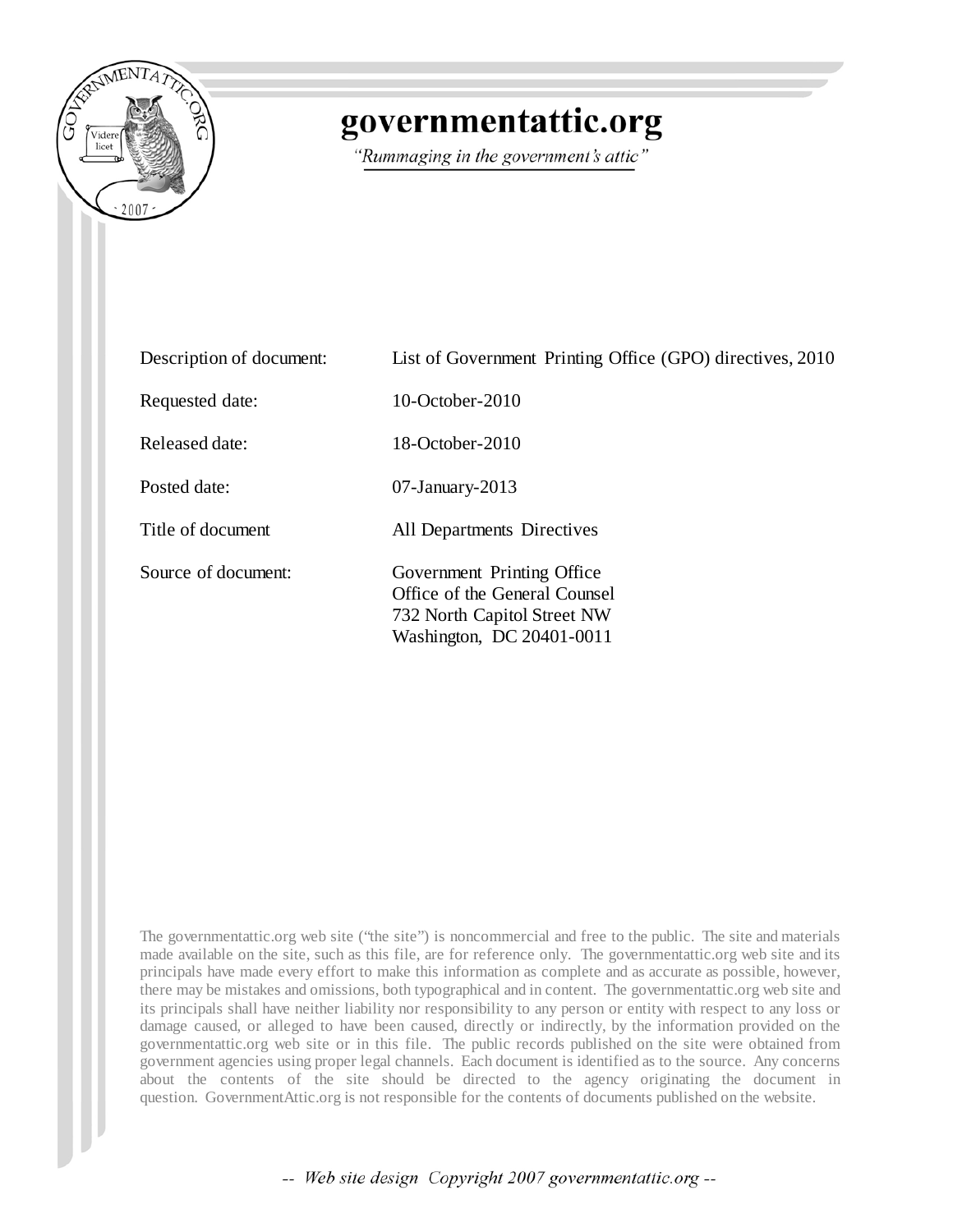

October 18, 2010

This is in response to your public records request, dated October 10, 2010, for a copy of "the index of GPO instructions and directives."

The provisions of FOIA are included within the Administrative Procedure Act, 5 U.S.C. §§ 551-559. While both acts are applicable to Federal agencies of the United States, in defining "agency," Congress specifically excluded the legislative and judicial branches. The GPO, which is an office of the *legislative* branch of the Federal Government, is therefore not subject to the provisions of FOIA.

Although GPO is not legally required to provide the information you requested, as a courtesy to you, I made inquiries about the availability of that document. GPO does not maintain any such document, however we were able to locate a list entitled, "All Department Directives," which is used for in-house intranet search purposes. The list is not meant to serve as a complete index of all the Agency's directives and it may contain **inaccuracies. With that understanding, enclosed please find said list.** 

Sincerely,

LATONYA D. HAYES **Assistant General Counsel** 

Enclosure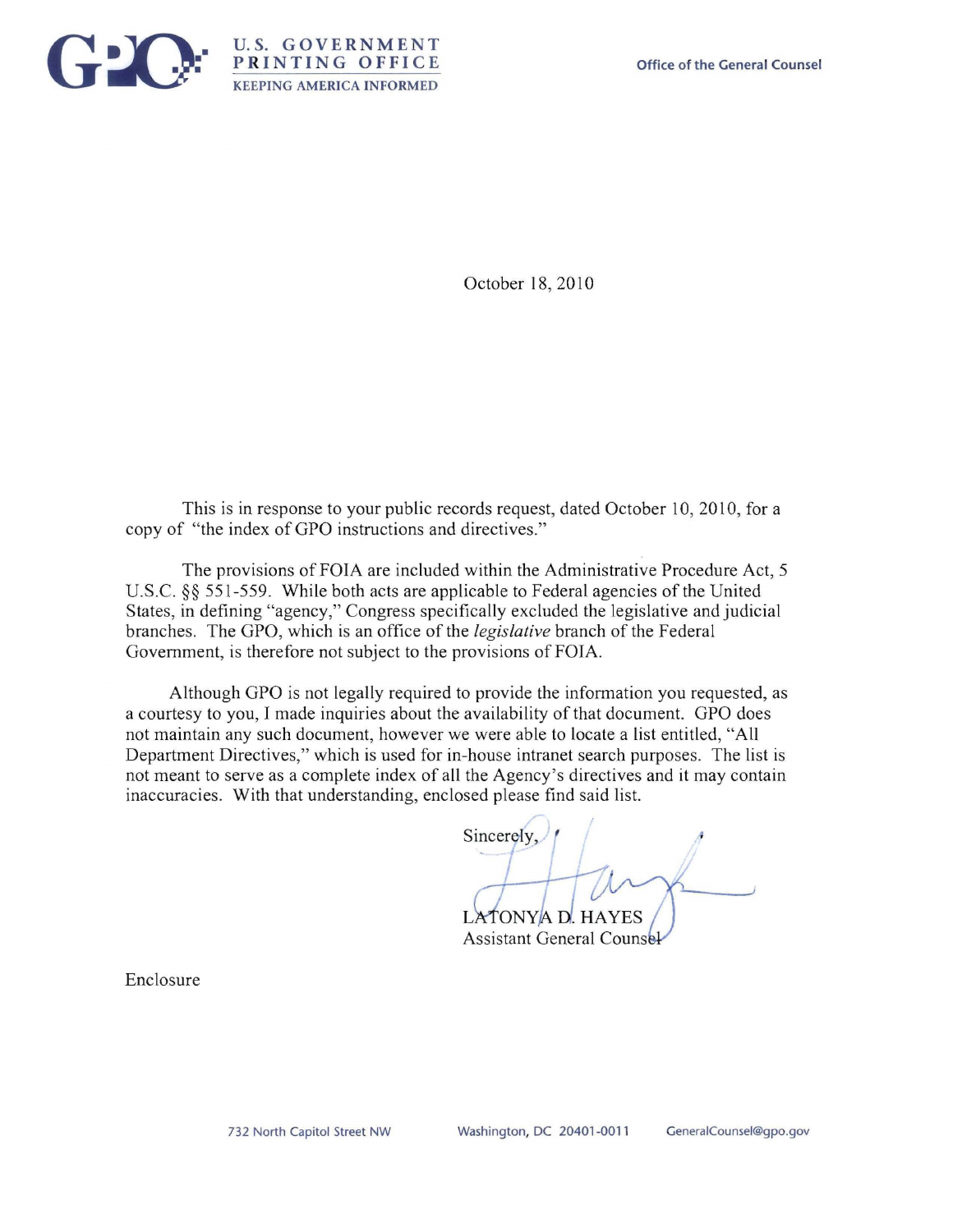#### Directives

- Browse All
- Chief Of Staff (COS)
- Congressional Relations
- Customer Services (CS)
- **Equal Opportunity Employment**  $(EEO)$
- Finance and Administration (FA)
- General Counsel (GC)
- Human Capital (HC)
- Inspector General (IG)
- Information Technology and Syatems (ITS)
- Library Services and Content Management (LSCM)
- Publication and Information Sales (PIS)

Ge

- Plant Operations (PO}
- Public Relations (PR}
- Security Services (SS}
- Notices

#### Directives Search

" Archived

forms

### **ALL DEPARTMENTS DIRECTIVES**

001.1B GPO Directive System 1000-130 Room Reservation Policy 1000-135 Combined Federal Campaign 1000.10 Responsibilities of the Office of Public Relations 1000.11A Coordination of Office Activities 1000.5B Procedures for Conducting GPO Tours 105-121 Organizational Changes 105-123 Organizational Change 105-129 Employee Communications 105-130 Organizational Changes 105-132 Organizational Change 105-132 Chart 105-133 Organizational Title Change 105-134 Organization Title Change 105-135 Organizational Change 105-137 Organizational Title Change 105-138 Organizational Change and Transfer of Functions 105-139 Establishment of GPO Conflict Management and Dispute **Resolution Policy** 105-141 Organizational Change 105-141 Organizational Change Chart 105-142 Executive Appointment 105-143 Organizational Change 1 05-HC.html 105.1B Organization and Functions of the Government Printing Office 105.1B, CH-11 Change to GPO Instruction 105.1B, Organization and Functions of the Government Printing Office [adds Occupational Health and Environmental Services] 105.1B. CH-12 Change to GPO Instruction 105.1B. Organization and Functions of the Government Printing Office [updates Engineering Services] 105.1B, CH-16 Change to GPO Instruction 105.1B, Organization and Functions of the Government Printing Office [updates Office of Comptroller] 105.1B, CH-19 Change to GPO Instruction 105.1B, Organization and Functions of the Government Printing Office [updates Office of Personnell 105.1B. CH-25 Change to GPO Instruction 105.1B. Organization and Functions of the Government Printing Office [updates Offices of Budget, Congressional, Legislative, and Public Affairs. and Labor and Employee Relations] 105.1B, CH-26 Change to GPO Instruction 105.1B. Organization and Functions of the Government Printing Office [updates Customer Services] 105.1B. CH-28 Change to GPO Instruction 105.1B. Organization and Functions of the Government Printing Office [updates Quality Control and Technical Department] 105.1B, CH-7 Change to GPO Instruction 105.1B, Organization and Functions of the Government Printing Office [updates Security and Support Service) 105.1B. CH-8 Change to GPO Instruction 105.1B, Organization and Functions of the Government Printing Office [updates Production Department] 105.1B, CH-9 Change to GPO Instruction 105.1B. Organization and Functions of the Government Printing Office [updated Materials Management Services]

# **INTRANET SEARCH**<br> **•••**<br> **WER PAGE**

#### **WEB PAGE INQUIRIES Name**

202-512-0000 email@gpo.gov

#### **WEB TOOLS Adjust Font Size** Print Friendly Page Business Units  $\frac{4}{3}$

**UPDATED**  undefined NaN, NaN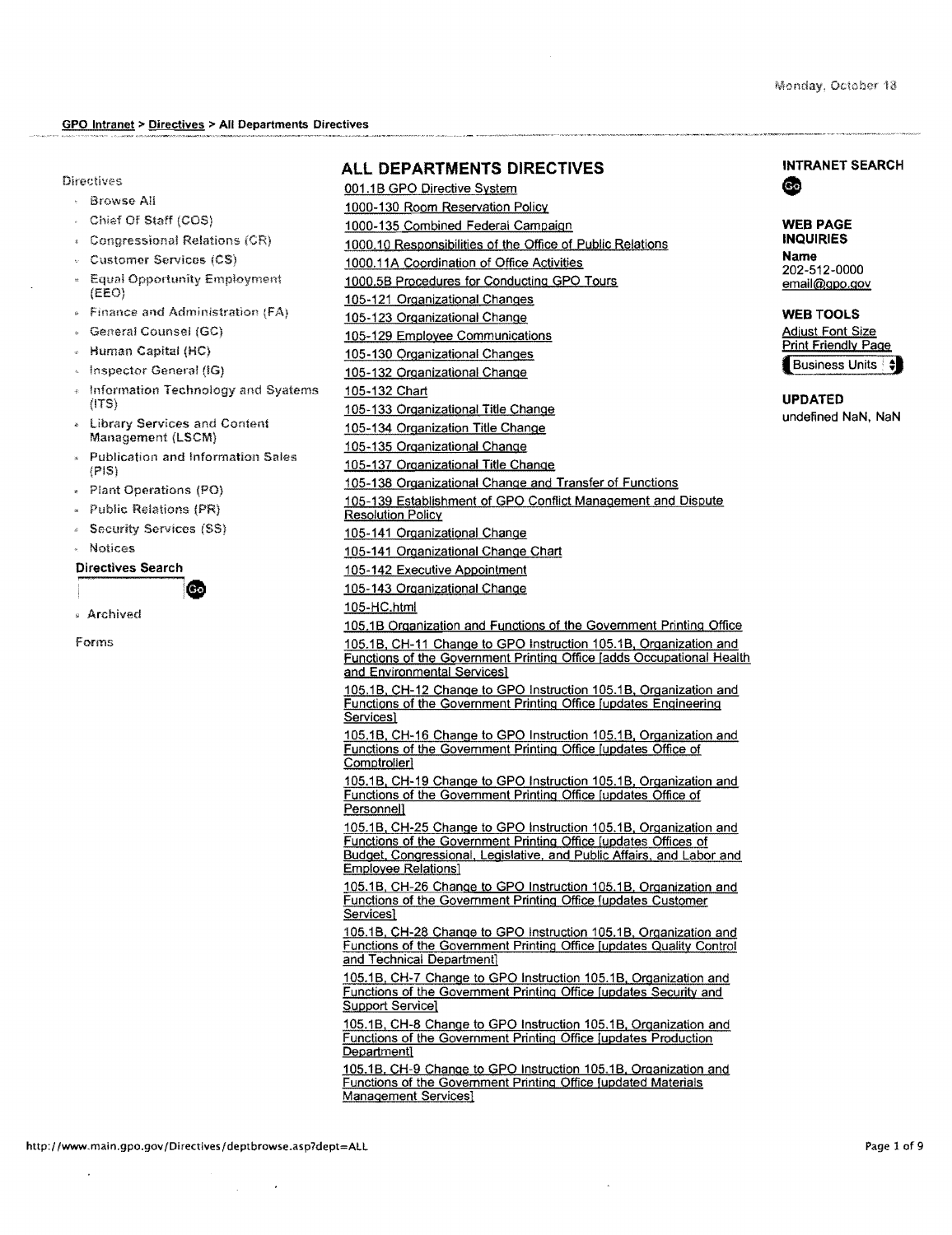105.2 Designation of Acting Deputy Public Printer

105.3 Appointment of Public Printer

1050.3 Women and Minority-Owned

110-10 Delegation of Authority

110 1L Delegation of Authority for Personnel Actions

110.11B Contractor Suspension and Debarment Procedures

110.14B GPO Emergency Coordinator

110.15C, Contract Review Board

110.1K Delegation of Authority for Personnel Actions

110.20 Authority to Grant Waivers. Authorizing Direct Commercial Procurement By An Entity of the Executive Branch

110.3L Designation of Persons to Act as Deputy PP

110.4J Nomination. Appointment. and Termination of Appointment of Government Printing Office Contracting Officers

110.5D Acquisition Authority, Policies, and Responsibilities

110.6 Procedure for Obtaining Official Personnel Folders From Outside the Government Printing Office

110.7B Delegation of Authority in Personnel Actions for Supervisors

11 0.8 Government Printing Office Federal Credit Union - Delegation of Authority

1100.1A Strategic Planning Within the Government Printing Office 1215 1A, Fraud Waste & Abuse

1215.1 Program to Eliminate Fraud. Waste. and Abuse in Government Printing Office Programs and Operations

2920.pdf

300.5 Vegetable Ink Printing Act

305.10 Procedures for Handling and Evaluating Unsolicted Proposals

305.7 Protests Against Award

305.7. CH-1 Protest Against Award

305.9 Contract Cost Principles and Procedures

350.1 The Government Printing Office Quality Control Program

435.11B Publications Obtained for Official Use From Sales of Publications Inventory

435.12A Control of Memberships to Professional. Technical. and Scientific Organizations

435.18 International Exchange Program

435.21 Reporting In-House Software Development Costs

435.2U Government Printing Office Cost Center Codes

435.4D Classifving Expenditures by Object Class

440-76 Standard Form 71. Request for Leave or Approved Absence

440-78 Maryland State Tax Withholdings

440-92 Payroll Hot Line

440-95 Federal Tax Rates and Withholding

440.1 Pay and Leave Adjustments

440.12. Web Time and Attendance

440.3B Employee Attendance and Labor Production Reporting

440.6 Use of Employee Entrance/Departure Pass [GPO Form 20221

440.7A Court Directed Alimony and Child Support

440.8A Revised Earnings and Leave Statement [GPO Form 23171

445.16B Waiver of Claim for Erroneous Payment of Pay or Allowances

445.19 Debt Collection Procedures

445.19. CH-1 Debt Collection Procedures

445.1E Imprest Funds

445.3D Payroll Distribution Procedures

445.5A Verification of lmprest Funds

450-6 Transit Benefit Program

450.1A Charging Customer Agencies for Travel Expenses. Special

Labor. and Parking Fees

450.3A Transit Benefit Program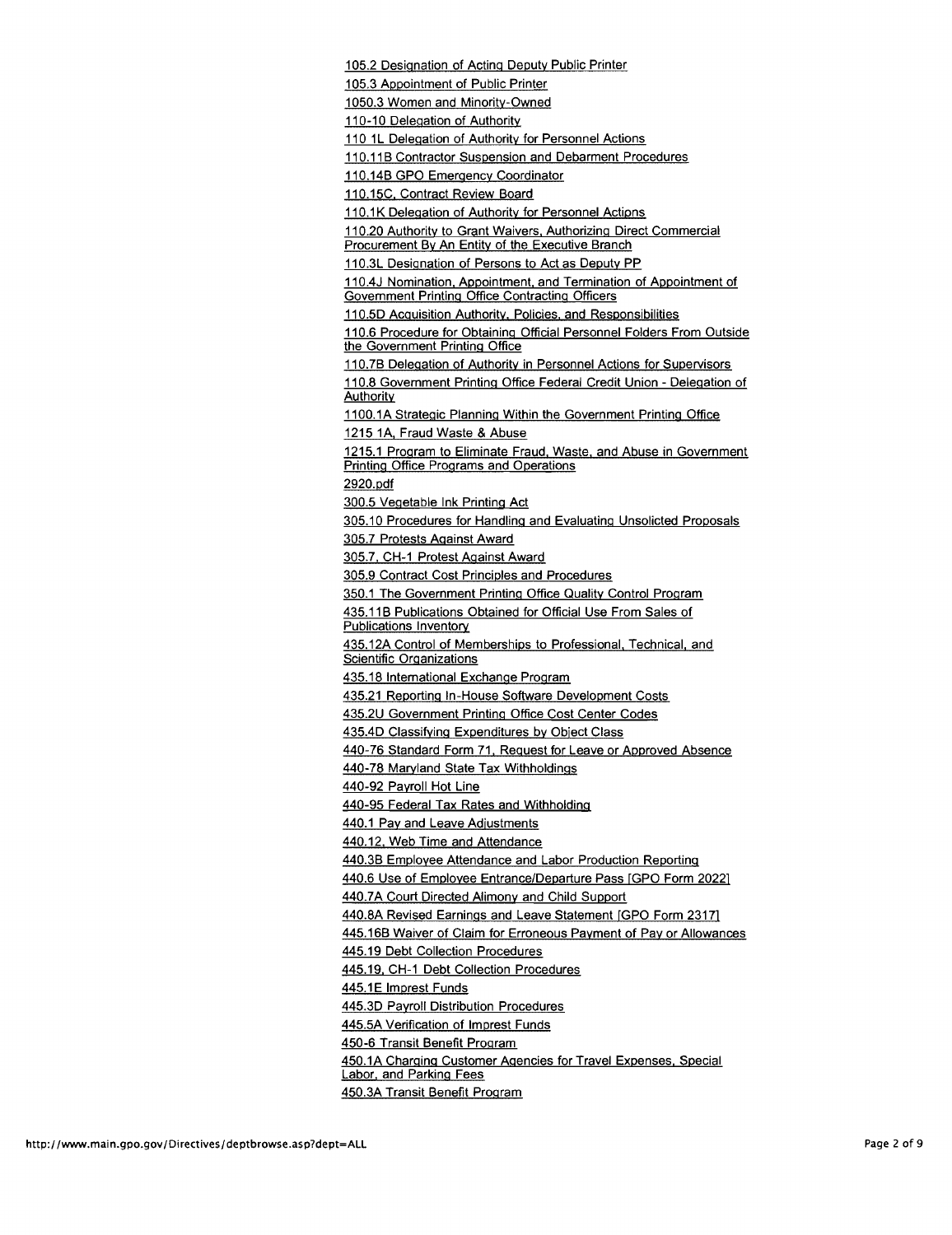500-PIS.html 605-3 Certification Requirement on SF-52 [Standard Form 521. Request for Personnel Action 61 0-19 Partial Hiring Freeze 610.14A Government Printing Office [GPO] Senior Level Service [SLS] 610.14A.CH-1 Government Printing Office Senior Level Service 610.15 Student Hiring Flexibilities 610.16 Procedures for Employees Separating from the GPO 610.16 Attachment 610.17, Applying Veterans Preference in Excepted Service Recruitment 61 0.3A Probationary Period 610.4 Reporting Employment Outside the Government Printing Office 61 0.9A Probationary Period for Newly Appointed Managers and **Supervisors** 611-HC.html 615-36 Change to GPO Instructions 615.2A and 640.6A 615-37 Posting of Vacancy Announcements on the GPO Intranet 615-HC.html 615.16 Regulations Governing Detail of Employees 615.16. CH-1 Change to GPO Instruction 615.16. Subject: Regulations Governing Detail of Employees. dated February 2. 1976 615.16. CH-2 Pen and Ink Changes to GPO Instruction 615.16. Regulations Governing Detail of Employees. dated February 2, 1976 615.2a Federal Merit Promotion Program 615.26 Federal Merit Promotion Program 615.3 Policy Concerning Overtime Assignments 615.4 Releasing Employees for Reassignment. Transfers. Details. and **Promotions** 615.8. Merit System Principles 620.1 Requests for Letters of Reference. Verification. or Similar Information 620.26 Personnel Records Management by Supervisors 620.4 Documenting Leave Without Pav and Details 625.33. Apprentice Directive 625.35. Individual Development Plans 625.36. Federal Career Intern Program 625.6A Training and Career Development 625.6A Change to GPO Instruction 625.6A, Training and Career Development, dated July 12, 1979 625.6A Change to GPO Instruction 625.6A. Training and Career Development. dated July 12. 1979 625.6A Change to GPO Instruction 625.6A. Training and Career Development, dated July 12, 1979 GPO 625.6A. CH-13 Training and Career Development [Offset Pressperson] 625.6A. CH-14 Training and Career Development [Offset Press Assistant] 625.6A. CH-15 Training and Career Development [Offset Platemaker Stripper] 625.6A.CH-16 Training and Career Development [compliance with Title 51 625.6A.CH-17 Training and Career Development [Supervisory Training and Development] 625.6A.CH-18 Training and Career Development- Nominations for **Outside Training** 625.6A. CH-6 Change to GPO Instruction 625.6A. Subject: Training and **Career Development [Printing Specialist]** 625.6A. CH-9 Change to GPO Instruction 625.6A. Training and Career Development [Proofreaders) 625.7 Attendance at Technical/Professional Meetings and Conferences 630-14 Meeting Labor Relations Obligations 630-50 Wage Agreement for Employees Represented by the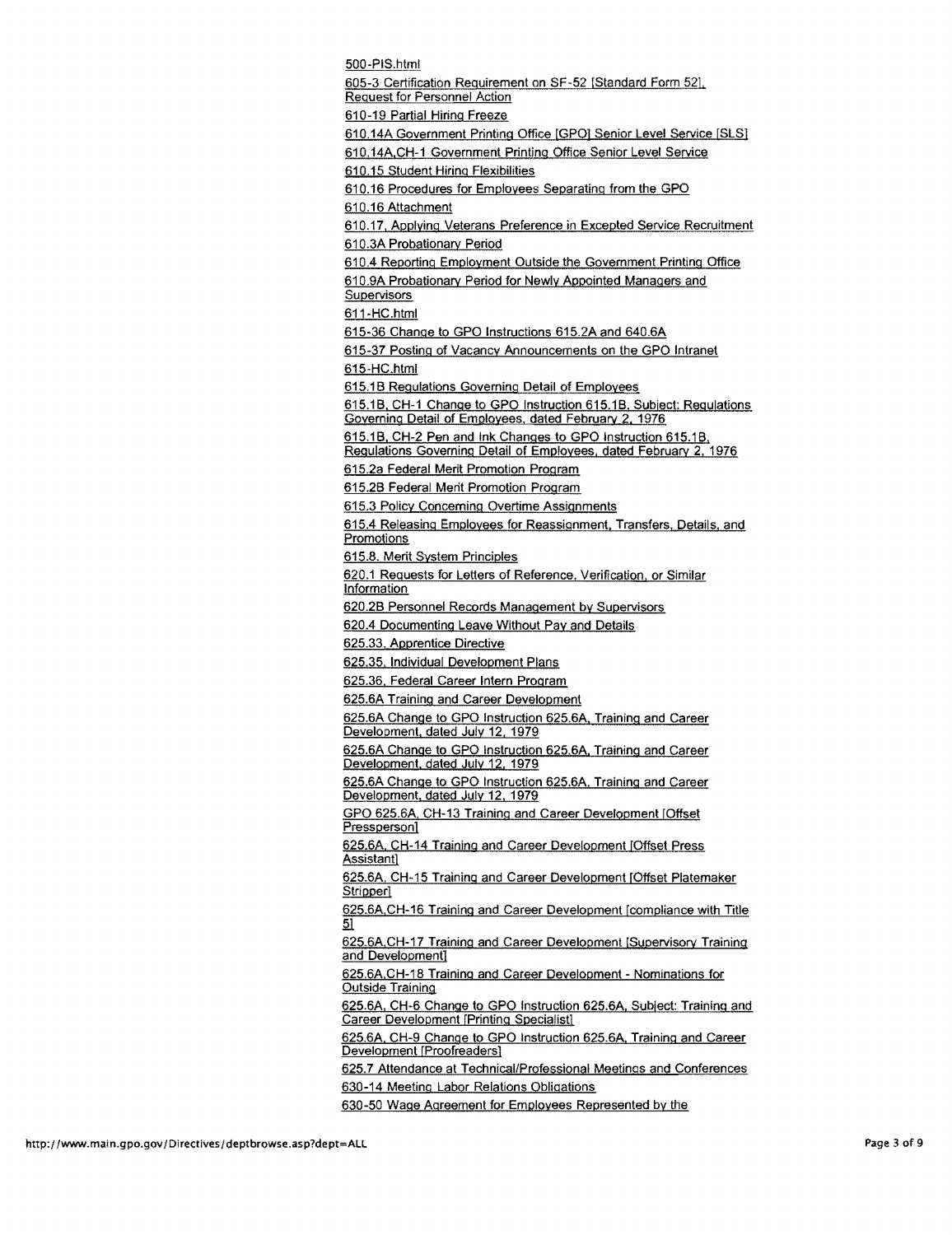AFGE/PCJC

630-52 Annual Notice of Right to Union Representation When Requested at \ Certain Meetings With Aency Representatives

630-53 Wage Agreement for Employees Represented by the Joint Bargaining Committee

630.2A Handling of Written Communications Between the Government Printing Office and Labor Organizations

630.3 Guidelines for the Management and Organization of Agency Responsibilities Under the GPO Labor-Management Relations Program

630.4 Recording the Use of Official Time by Union Representatives and Other Employees for Labor-Management and Representational Functions

630.5 Zero Violence in the Workplace

635.1 Position Classification

640-200 Pay Limitations Applicable to GG Employees

640-281 Increased Employee and Agency Contributions to FICA and Medicare

640-313 Extension of Overtime Payment Policy for Supervisors

640-357 Wage Change - Federal Wage System Wage Schedule for the Denver Regional Printing Office

640-370 Wage Change - Printing Plant Worker - New Hires

640-373 Year 2005 Salaries for Certain Government Printing Office Employees

640-374 Wage Change- Federal Wage System Wage Schedule for the Pueble. Colorado Office

640-375 Wage Change- Certain Journeypersons and Employees Paid Percentages of Joumeyperson Rates

640-376 Wage Change - Printing Plant Workers

640-377 Wage Change - Joumeyperson Bindery Workers

640-378 Wage Change - Salary Adjustment for Criminal Investigators

640-379 Wage Change-Machinists

640.10A Contingency Plan for Funding Lapse

640.10B- Contingency Plan for Funding Lapse

640.12 GPO Retention Allowance Program

640.12. CH-1 GPO Retention Allowance Program

640.13 GPO Recruitment Incentive Program

640.14 GPO Relocation Incentive Program

640.15, LEAP

640.21, Wage Change -Certain Joumeypersons and Employees Paid Percentages of Joumeyperson Rates

640.22, Wage Change - Printing Plant Workers and Journeyperson Bindery Workers

640.23, Wage Change for Police Officers

640.24. Year 2010 Salaries for Certain GPO Employees

640.25 Wage Change. FWS, Pueblo, CO

640.26. Wage Change. Journeypersons

640.27. Wage Change. PPWs and JBWs

640.5A Within-Grade and Step Increases

640.6A Pay Systems in the Government Printing Office

640.6A. CH-1 Change to GPO Instruction 640.6A. Subject: Pay Systems in the Government Printing Office [Printing Plant Worker]

640.6A. CH-2 Change to GPO Instruction 640.6A, Subject: Pay

Systems in the Government Printing Office [Derivative Pay Schedules] 640.6A. CH-3 Change to GPO Instruction 640.6A. Pay Systems in the

Government Printing Office [Printing Plant Worker]

640.6A. CH-4 Change to GPO Instruction 640.6A. Subject: Pay Systems in the Government Printing Office [Chief. Electronic Systems Branch)

640.6A, CH-5 Change to GPO Instruction 640.6A, Pay Systems in the Government Printing Office [Derivative Pay Schedules)

640.6A. CH-6 Change to GPO Instruction 640.6A. Pay Systems in the Government Printing Office [Federal Wage System Schedules]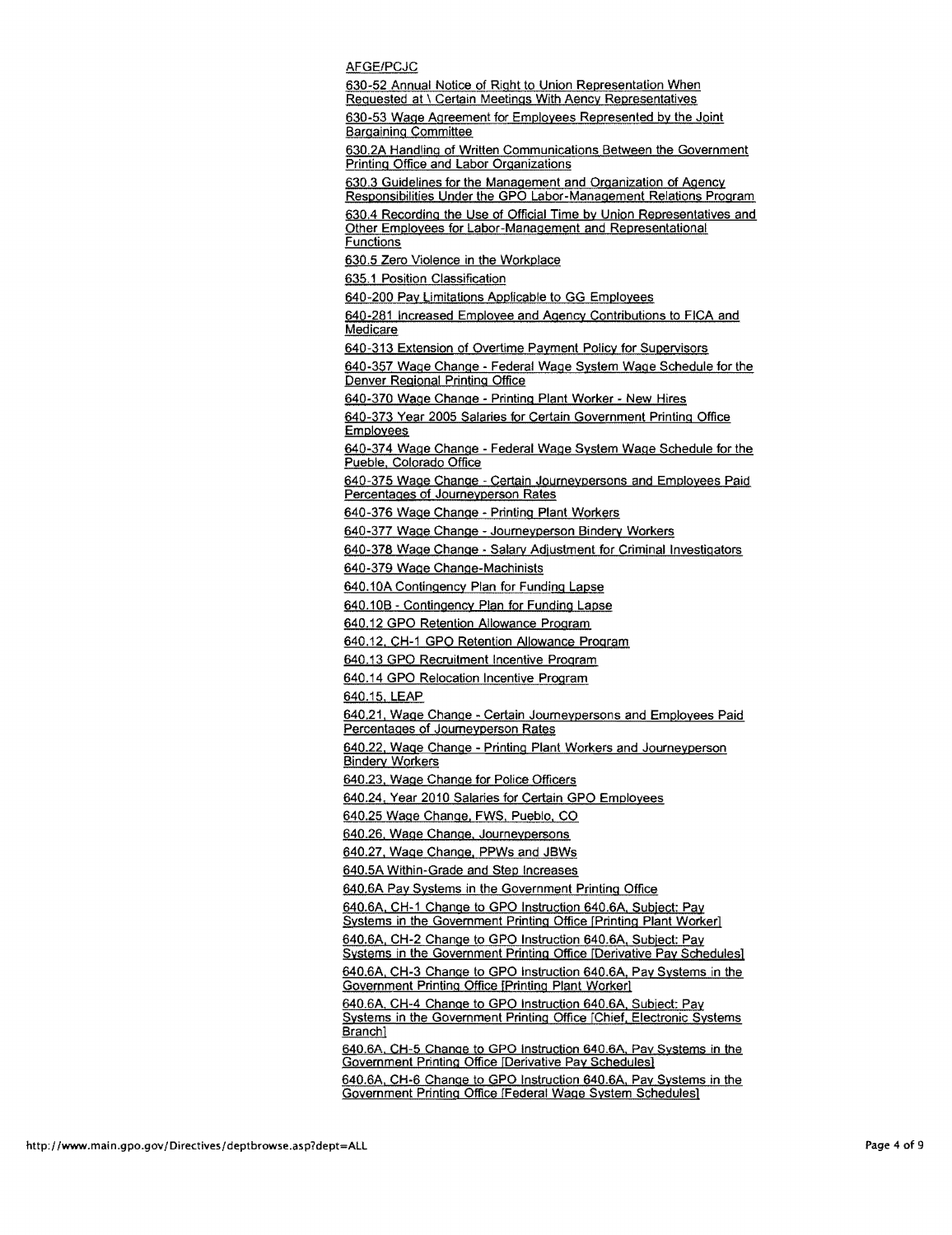640.6A. CH-7 Change to GPO Instruction 640.6A. Pay Systems in the Government Printing Office [Determining Wage Rates) 640.6A. CH-8 Change to GPO Instruction 640.6A. Pay Systems in the Government Printing Office [Single Annual Rate Position] 640.7D, General Pay 640.8B Uniforms and Allowances 640.9A Grade Level Criteria for Journeyman Bindery Workers and Journeyman Bindery Worker Leaders in the Binding Division 645-263 Interim Changes to Leave Regulations 645-326 Leave Request 645-367 Supervisory and Employee Responsibilities During Severe **Weather Conditions** 645-368 Change in Military Leave Entitlement 645-369 Inauguration Day 645-371 Scheduling of Annual Leave 645-HC.html 645.10A Entitlement to Overtime Pay 645.13 GPO Leave Regulations 645.13 Amendment to GPO Leave Regulations [annual and sickl 645.13. CH-1 Pen and Ink Change to GPO Instruction 645.13. Subject: GPO Leave Regulations. dated July 25. 1988 645.13. CH-3 Change to GPO Leave Regulations 645.13.CH-4 GPO Leave Regulations 645.14 Exceptions to Limits on Leave Without Pay IHumanitarian<br>Leavel<br>245.11 Million Line Line Line Company Company of Company Company Company Company Company Company Company Compa 645.15A Voluntary Leave Transfer Program 645.16 Family/Medical Leave Without Pay [FMWOPJ Under the Family and Medical Leave Act of 1993 645.17 Alternative Work Schedules 645.18. Voluntary Leave Bank Program 645.1D Closure, Delayed Arrival, and Early Dismissal Policy for Inclement Weather Conditions and Similar Emergency Situations 645.5B Compensation for Irregular or Occasional Overtime 645.8. CH-1 Change to GPO Instruction 645.8. Subject: Leave for Maternity Reasons. dated October 28, 1976 650-27 Affirmative Employment Program for Minorities and Women of the Government Printing Office 650-28 Implementation of Executive Order 12677. Historically Black Colleges and Universities. in the GPO 650-37 Equal Employment Opportunity Investigation 650.10 Hispanic Employment Program Advisory Committee in the **Government Printing Office** 650.11 The Government Printing Office Advisory Committee for Employees with Disabilities 650.14 Prevention of Sexual Harassment in the Workplace 650.15B. Official Time for EEO Complaints 650.16 Procedures for Processing Requests for Reasonable **Accommodation** 650.16 Request Reasonable Accomodation\\GPO Form 838\\Attachment 650.18 Procedures for Processing Complaints of Discrimination 650.19, GPO Policy Prohibiting Discriminatory Harassment 650.20. EEO & Affirmative Employment Policy Statement 650.28 Federal Women's Program Advisory Committee in the Government Printing Office 650.7 Policy on Discrimination on the Basis of Conduct Which Does Not Adversely Affect Performance 655-54 Unauthorized Soliciting and Vending Activities on Government Printing Office [GPOJ Property 655-58 Prohibition Against Gambling 655.1 Employee Conduct 655.10 Conflict of Interest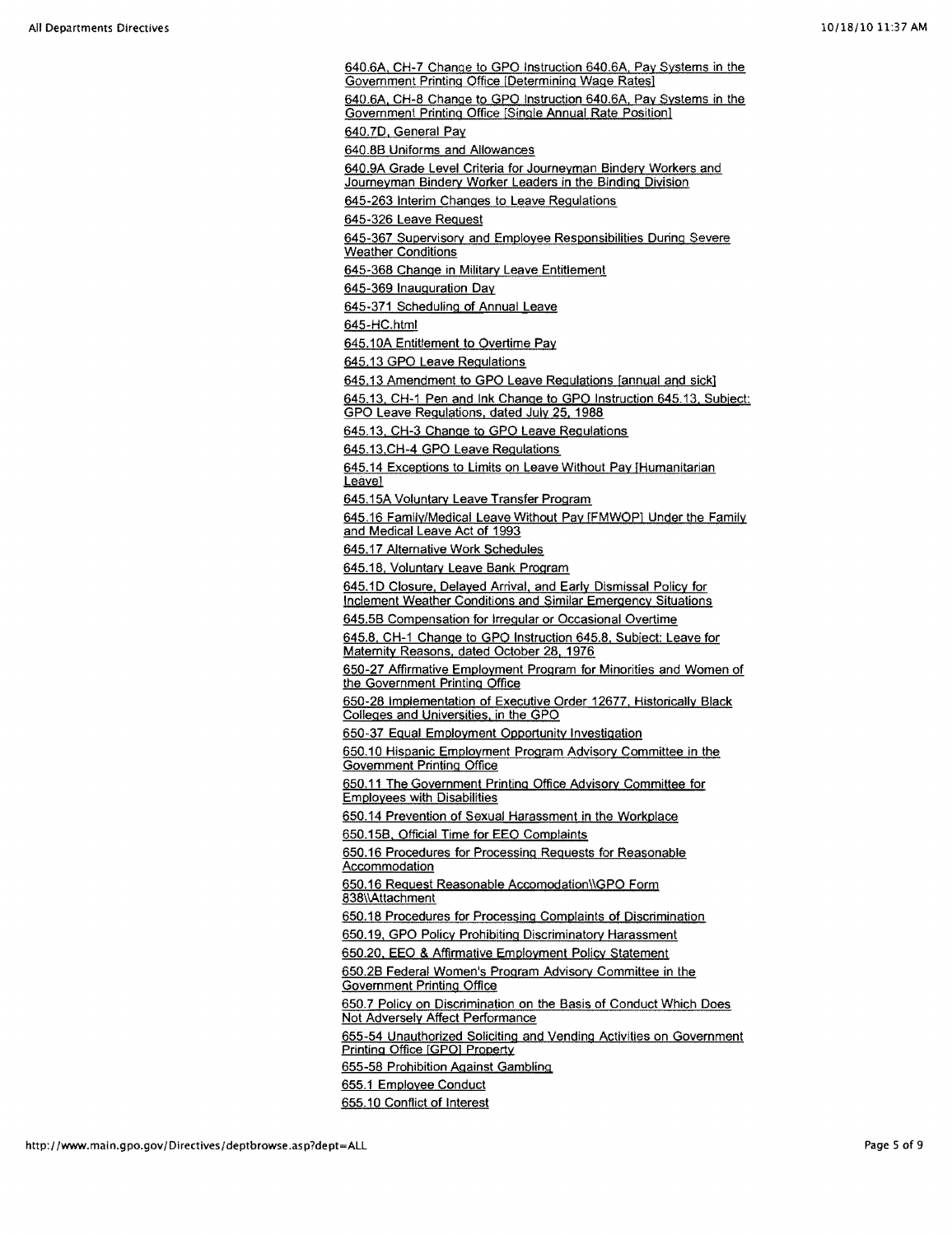655.28 Indebtedness Policy

655.3A Standards of Conduct for Government Printing Office Officers and Employees

655.48, Corrective Actions

655.5A Unauthorized Release of Information to Employees Relative to Salaries. Promotions. Job Classifications. Realinement, Reorganization of Functions and Duties. or Information of a Personal and Confidential Nature

655.6A Updating and Maintaining the Standard Form 7B Card

660-134 Voluntarv Contributions to the Civil Service Retirement System 660-145 Increase in Retirement Deductions

660-146 Updating Personnel Files Concerning Veterans' Preference

660-161 Employee Benefits Information Available on the GPO Intranet

660-174 Federal long-Term Care Insurance Program

660-175 GPO Payment of Health Insurance Premiums for Reservists

660-178 Thrift Savings Plan- Open Season Program

660-190 Excused Absence for Employees Returning from Active **Military Duty** 

660-194 Voluntary Seoaration Incentive Program

660-199 Change to the Federal Employees' Group life Insurance Program

660-200 Thrift Savings Plan - Open Season Program

660-201 2005 FEHB Open Season

660-202 Open Season for Flexible Spending Accounts \(FSA\)

660-85 Benefits and Assistance for GPO Employees Called to Active Military Duty

660-90 New Employee-Ogerated Retirement Annuity Computer Program

660.1 Designation of Beneficiary for Money Due to the Heirs of Deceased GPO Employees

660.2 Payment for Health Insurance While in a Nonpay Status

660.3 Procedures for Making Deposits to the Civil Service Retirement System to Receive Credit for Post-1956 Military Service

660.3. CH-1 Procedures for Making Deposits to the Civil Service Retirement System to Receive Credit for Post-1956 Military Service. dated May 9, 1983

660.3. CH-2 Supplemental Information Concerning Deposits to the Civil Service Retirement System to Receive Credit for Post-1956 Military Service

660.5 Professional liability Insurance

665-101 Health Promotion Program

665-148 Plan for Asbestos Abatement Within GPO Buildings

665-166 Influenza Inoculation Program

665-170 Eighteenth Annual GPO Health Fair

665-171 May Fitness Activities

665-89 Drug-Free Workplace Program

665-El 39 Reissue of Equal Employment Opportunity Policy Statement 665.11 Central Office Employee and Organizational Assistance Program

665.12 Government Printing Office Drug-Free Workplace Program

665.14 Government Printing Office Drug-Free Workplace Policy

665.14. CH-1 Pen and Ink Change to GPO Instruction 665.14. Subject: Government Printing Office Drug-Free Workplace Policy. Dated January 13, 1989

665.15C Interpreting Services as a Reasonable Accommodation

665.16 Government Printing Office Alcohol-Free Workplace Program

665.16 CH-1 Government Printing Office Alcohol-Free Workplace Program

665.16 CH-2 Government Printing Office Alcohol-Free Workplace Program

665.17 Government Printing Office Alcohol-Free Workplace Program

665.19 Drug and Alcohol Testing for Employees Required to Possess a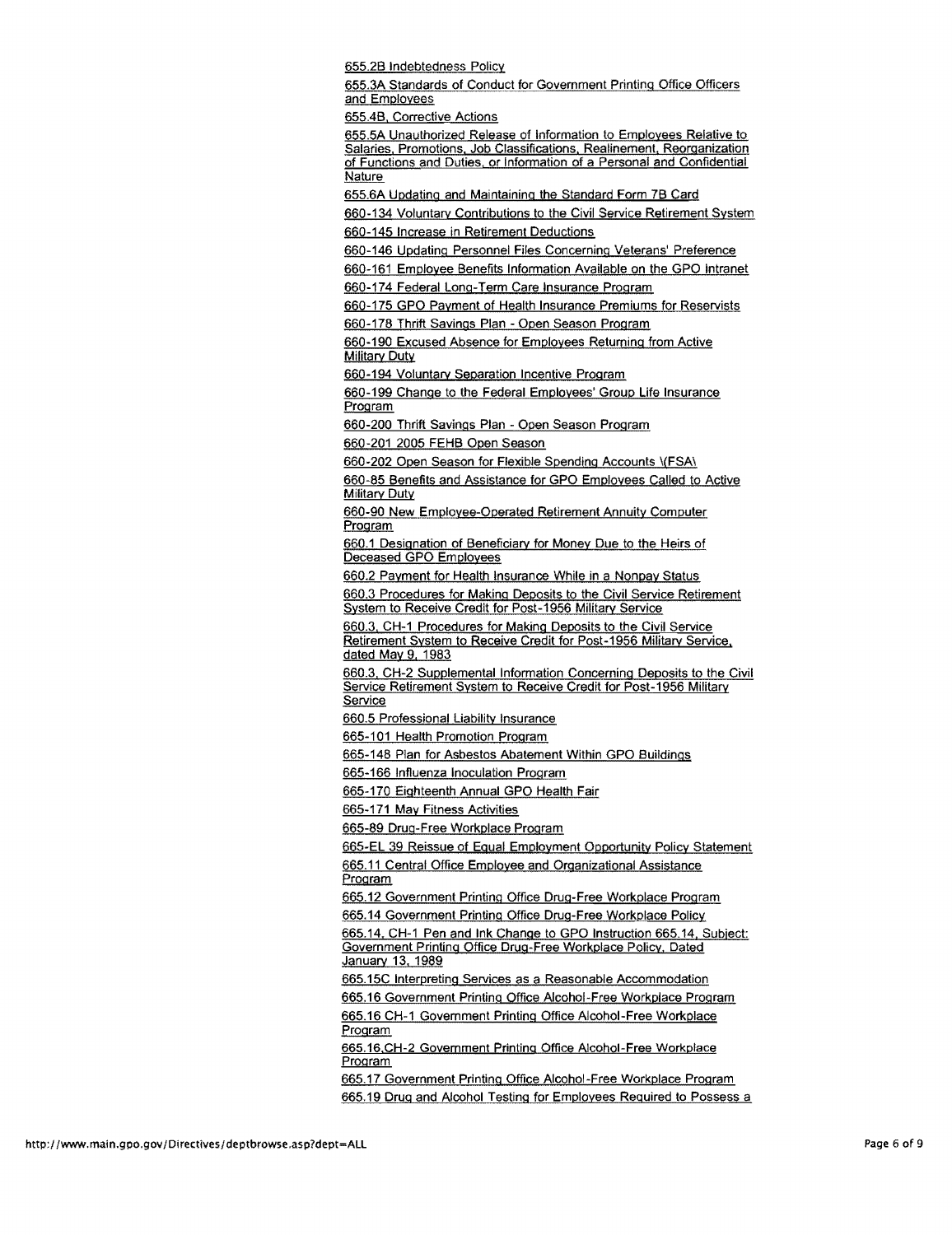Commercial Driver's License 665.19, CH-1 Drug and Alcohol Testing for Employees Required to Possess a Commercial Driver's Licence. dated January 26, 1996. 665.20 Alcohol and Drug Testing Program for Employees Authorized to Carry Firearms 665.22 GPO Goal Sharing Program 665.22a Goal Sharing Program Addendum 665.2A Employee Services at the Government Printing Office 665.4A Disposition of Property of Deceased Employees 665.5A Occupational Health Services 665.58 Workers' Compensation Program. 665.6 Permitting Employees to Visit Personnel Service 670-111 Suspicious Mail and Packages 670-115 Hazardous Waste- Aerosol Cans and Batteries 670-116 GPO Smoking Policy 670-126 Holiday Season Trees and Decorations 670-47 Acquired Immune Deficiency Syndrome [AIDSJ in the **Workplace** 670-70 Hazard Communication Training 670-71 Guidelines Concerning Working Conditions Due to Hot or Cold Temperatures 670-95 Use of Recycled Copier Paper 670.10A Government Printing Office Safety Program 670.11B Licensing Program for Motor Vehicle Operators 670.138 Employee Safety Responsibilities 670.14 Participation in Meetings of the Field Federal Safety Councils 670.17 Electrical Appliances 670.1 B Foot Protection Program 670.22 Corridor Layout Plan 670.28A Eye and Face Protection Program 670.35A Hazard Communication Program 670.3A Licensing Program for Industrial Truck Operators 670.42 Occupational Safety and Health Policy 670.48A Increasing Seat Belt Use in Motor Vehicles 670.49 Occupational Safety and Health Committees 670.49. CH-1 Pen and Ink Change to GPO Instruction 670.49. Subject: Occupational Safety and Health Committees, dated February 21, 1990 670.50 Electrical and Mechanical Lockout-Tagout Safety Procedures 670.51A Emergency Response to Stranded Elevator Passengers 670.588 Hazardous Waste Disposal Procedures 670.5A Hearing Conservation Program 670.60 Office Paper Reduction Program 670.61 Government Printing Office Smoking Policy P670.67 Fire Prevention Plan 670.8C Accident Reporting System 675.10 GPO Incentive Awards and Recognition System 675.10. CH 1 GPO Incentive Awards and Recognition System 675.10. CH 2 GPO Incentive Awards and Recognition System 675.10. CH 3 GPO Incentive Awards and Recognition System 675.10. CH 4 GPO Incentive Awards and Recognition System 675.10. CH5 GPO Incentive Awards and Recognition System 675.12A Time-Off as an Award 675.12 Attachment 4 [GPO Form 2111 Time-Off as an Award 675.13 Performance Awards for Supervisors 675.14A Incentive Awards 675.15 Employee Performance Mgmt 680.1B Agency Administrative Grievance System 680.3 Position Classification Appeal Procedure 705-12 Information Technology Steering Committee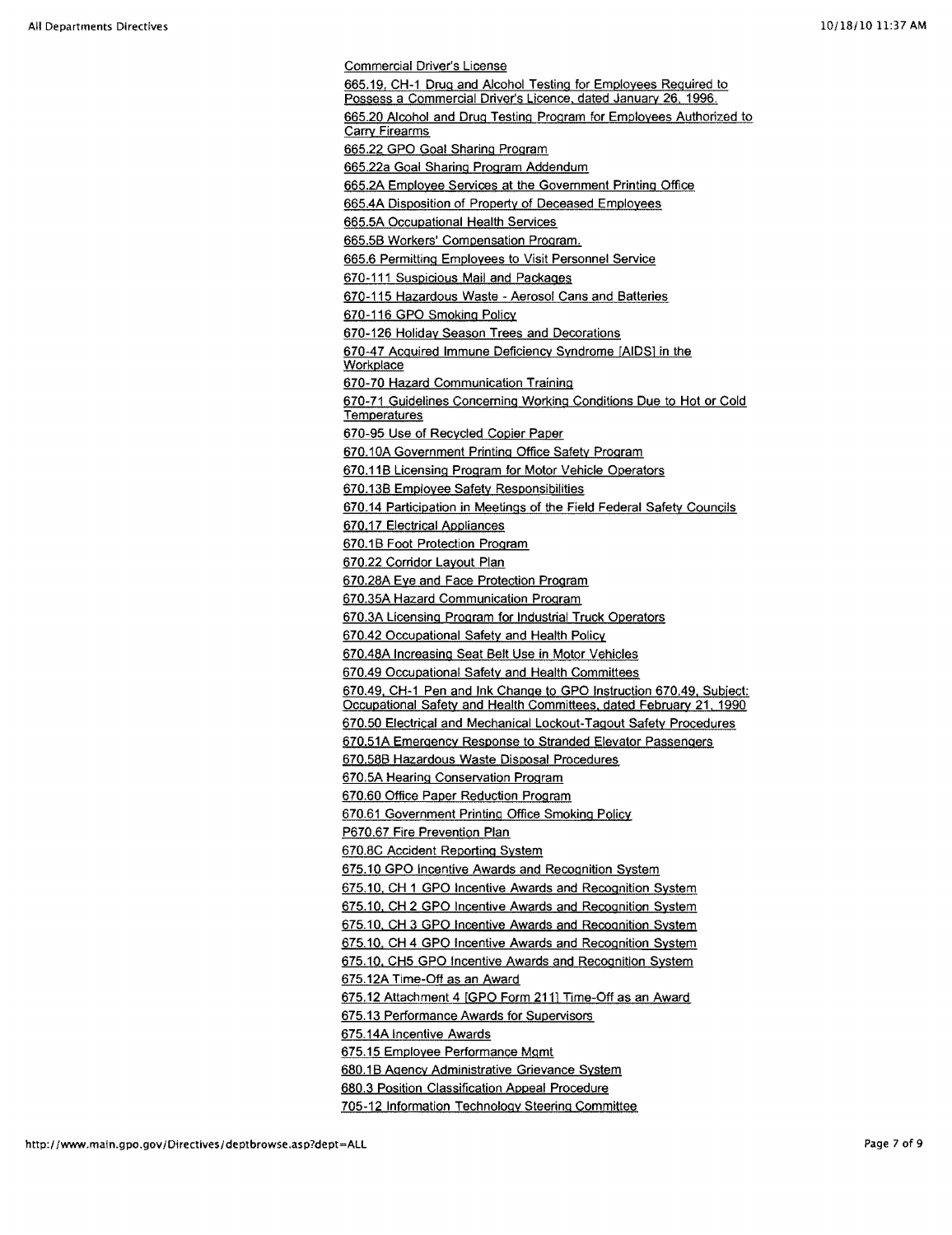705-13 Invalid/Forgotten Passwords

705-15 Software Support Standards

705.12C Authorization to Access the GPO Computer System

705.138 Information Resources Management Steering Committee

705.14A GPO Mainframe Computer Operating System Level Password and System-Wide Terminal Usage Policy

705.18 Reporting Mainframe and Personal Computer System Problems

705.21 GPO Information Resources Management Program Planning for the Modernization of Hardware and Software and Related Services

705.22 GPO Access System

705.27 GPO Access Web Design

705.28 System Development Life Cycle Policy

705.29 IT End User Asset Management

705.31. GPO Enterprise Architecture Policy

705.8 Pickup or Delivery of Sensitive or Privacy Material at the Data Center

710-COS.html

805-CS.html

805.1E-JCP Resolution, Attachment 1

805.1E-JCP Resolution. Attachment 2

805.1 E, Req. Approvals of Procurements by JCP.doc

805.21 Return to Stores and Disposition and/or Sale of Surplus Paper. Envelopes and Cartons

805.29 Availability and Reissue of Serviceable Surplus Equipment

805.2A Sampling. Inspection. and Testing of Procured Materials:

Organizational Location of Functions: Provisions for Reports and Other **Documents** 

805.31 On-Line Submission of Purchase Requests for the Procurement of Materials. Supplies. Equipment. and Services and the Request for New Stock Items through the Materials Management Procurement and Control System [MMPCS II]

805.4A Request for and Control of Equipment on Loan to GPO for Trial Purposes

805.78 Return to Stores and Disposition and/or Sale of Surplus Accountable Government Printing Office Property

810-52 Requesting Maintenance or Other Work Performed by Engineering Service

810.10F Requesting Maintenance or Other Work Performed by Engineering Service

810.11B GPO Property Management Program

810,13A Control and Accountability of GPO-owned Transportation Vehicles

810.19 Inventory Procedures- Publications for Sale

810.208 Housekeeping Responsibilities

810.21 Acquisition of New Industrial Machinery and Equipment - Compliance with OSHA Standards Acquisition of New Industrial Machinery and Equipment - CompiAcquisition of New Industrial Machinery and Equipment - Compliance with OSHA Standards

810.26 Motor Vehicle Management Program

810.33 Implementation Plan to Establish a Government Printing Office Motorpool Operation for Motor Vehicle Equipment

810.38 Authority to Acquire Capital Investment Assets

810.58 Organization and Functions of the Board of Survey

815-FA.html

825-38 To Increase the Security Level at GPO Facilities

825.12 Proprietary Information and Trade Secrets

825.14E Keys and Locking Devices

825.15B GPO Facility Self-Protection Plan Part I - Physical Security

825.18A Internal Control Program

825.28 Policy for the Establishment of Commercial Antenna Siting[s] on Real Property of the Government Printing Office

825.298 GPO Internet and Email Policy-FINAL